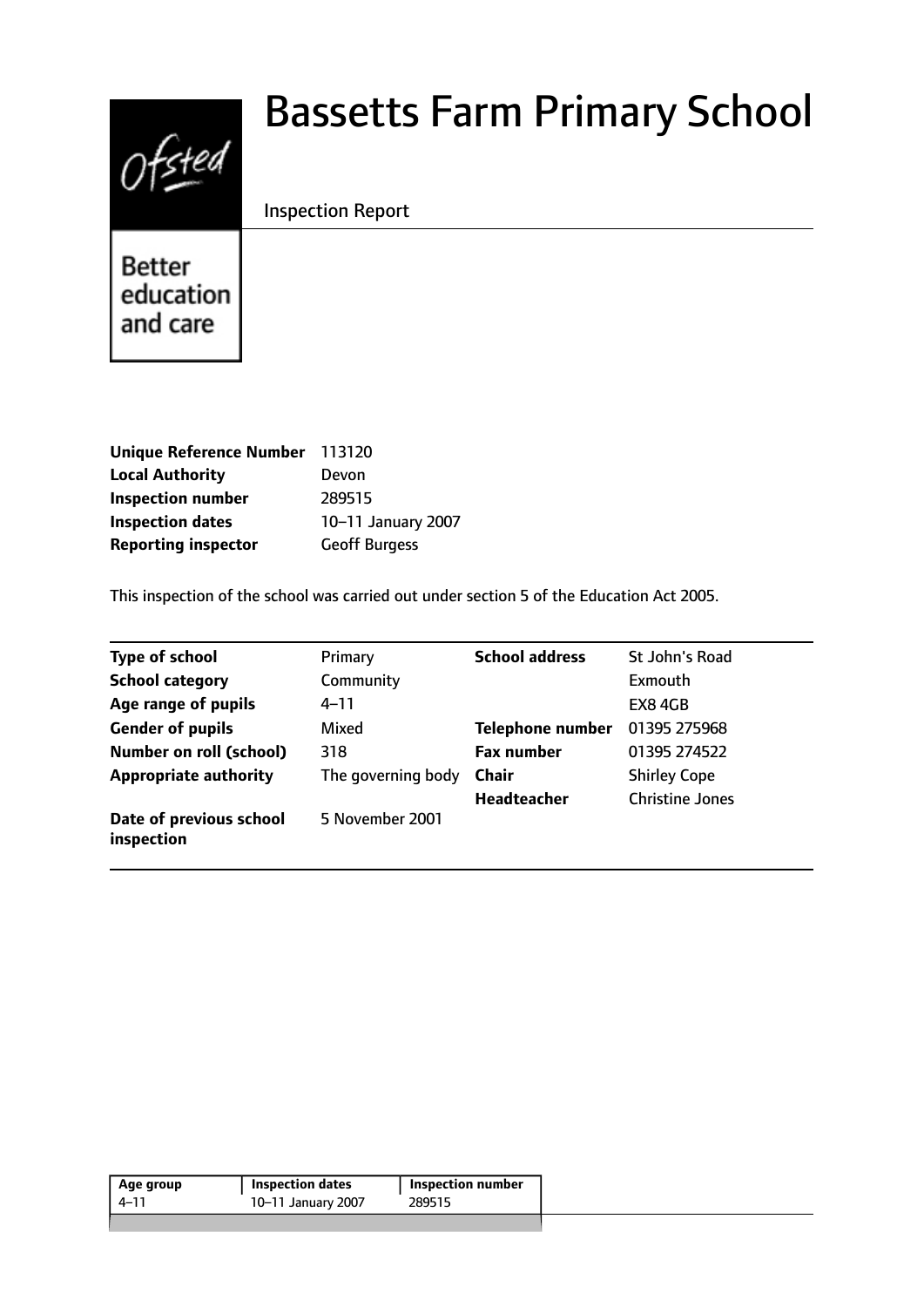© Crown copyright 2007

Website: www.ofsted.gov.uk

This document may be reproduced in whole or in part for non-commercial educational purposes, provided that the information quoted is reproduced without adaptation and the source and date of publication are stated.

Further copies of this report are obtainable from the school. Under the Education Act 2005, the school must provide a copy of this report free of charge to certain categories of people. A charge not exceeding the full cost of reproduction may be made for any other copies supplied.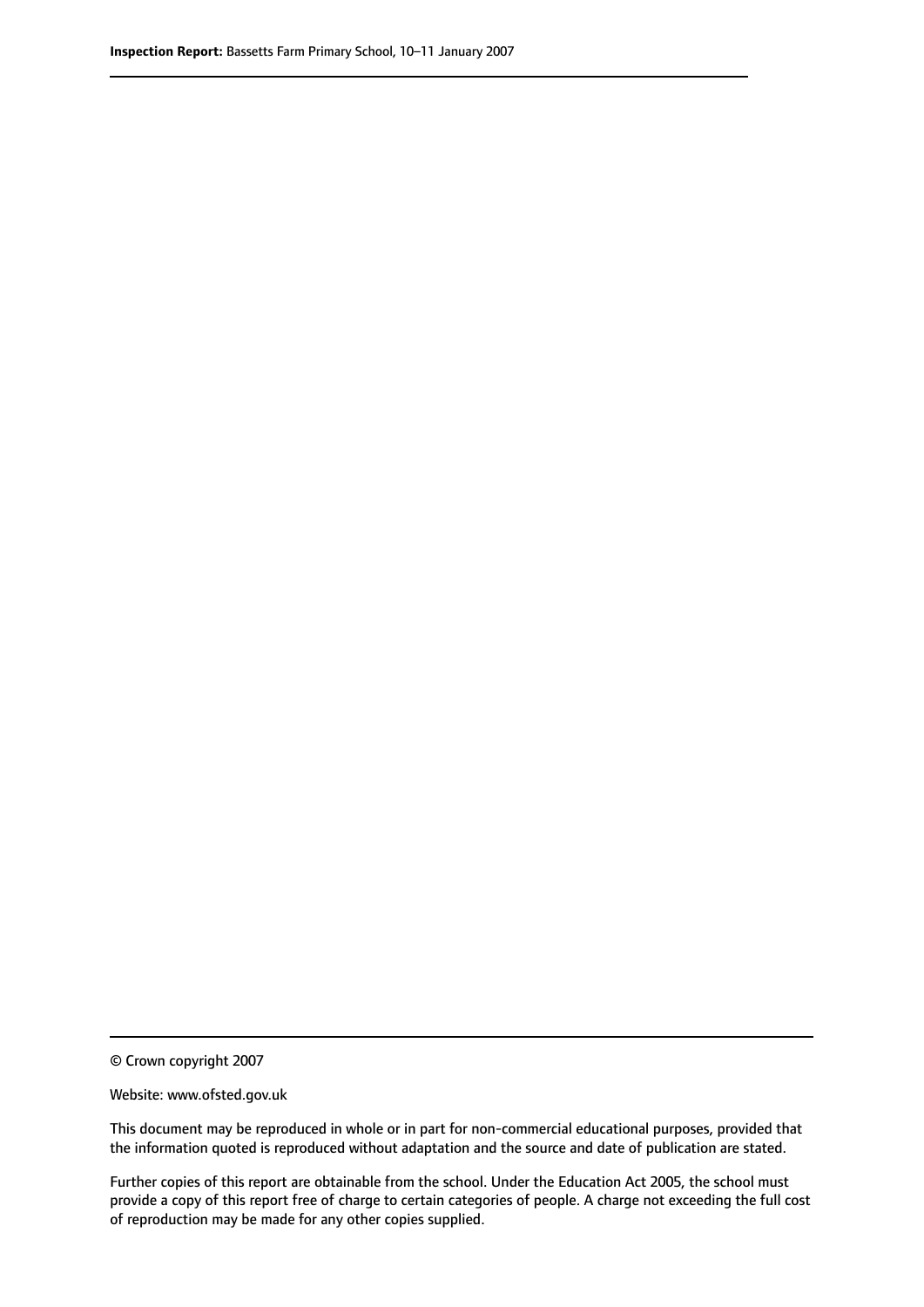## **Introduction**

The inspection was carried out by three Additional Inspectors.

#### **Description of the school**

This is a large primary school which caters for children who come mainly from the housing estates on the eastern edge of Exmouth. Almost all of its pupils are White British. Numbers on roll have been steady over the years but pupil mobility is a little higher than usual. Almost all pupils speak English as their first language. Relatively few pupils claim free school meals. An above average number of pupils have learning difficulties or disabilities; three have statements of special need. Children's attainment when they start school is usually broadly average but varies year on year.

#### **Key for inspection grades**

| Grade 1 | Outstanding  |
|---------|--------------|
| Grade 2 | Good         |
| Grade 3 | Satisfactory |
| Grade 4 | Inadequate   |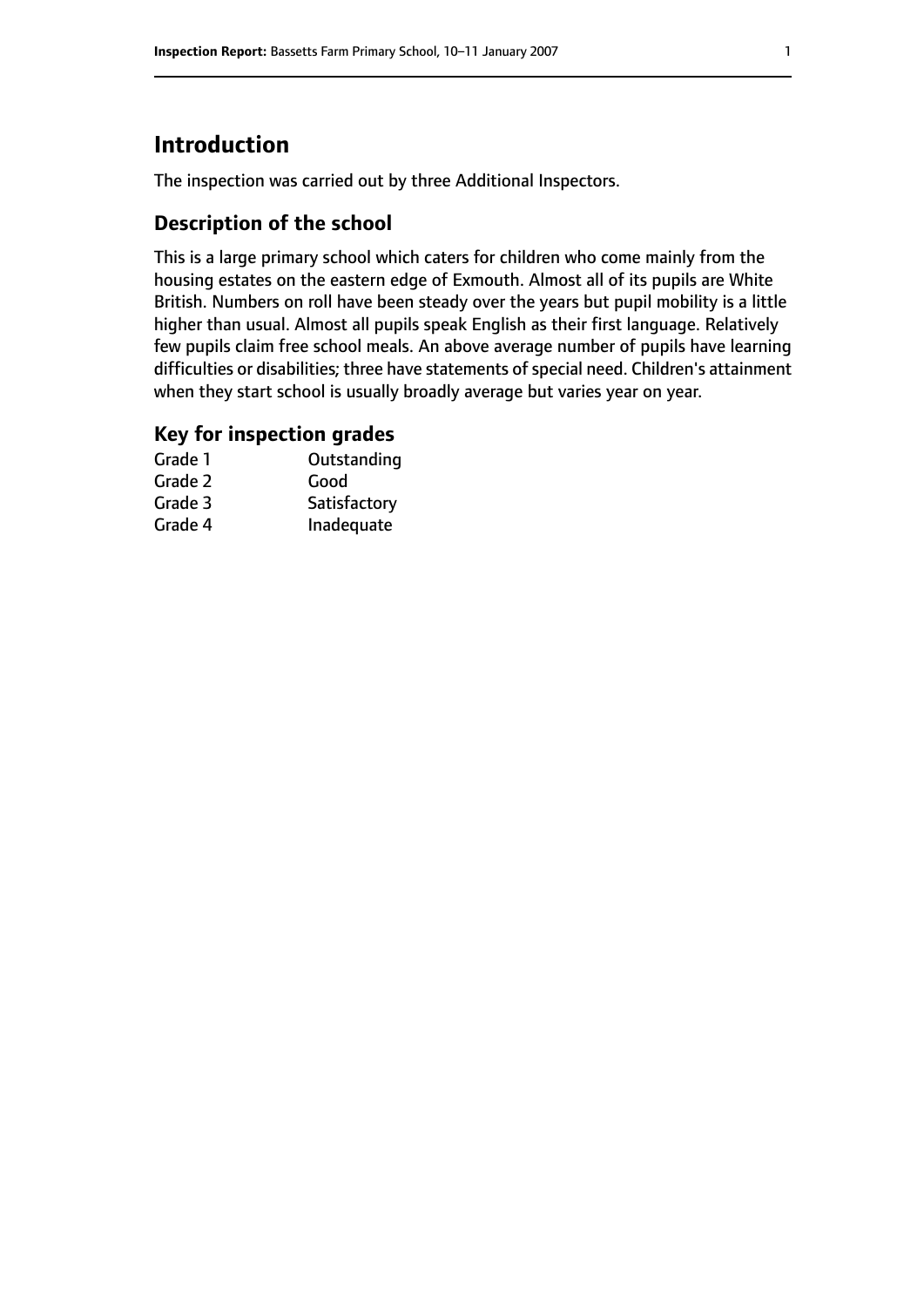#### **Overall effectiveness of the school**

#### **Grade: 3**

This is a satisfactory school. Leadership and management are satisfactory and improving. Improvements in the quality of education resulting from recent developments and appointments are beginning to impact on pupils' progress. The school has the desire and the capacity to build on these improvements. Pupils and their parents are very happy with the care and support the school provides. One parent comments that it is 'crystal clear that each student is valued and supported as an individual'. The emotional well-being of pupils is a key priority for the school and much effort is put into supporting pupils and their parents to achieve this end. Much improved arrangements for monitoring and tracking pupils' progress contribute to good care, support and guidance. Information from this tracking could be used more effectively to show pupils what they need to do to improve their work.

Pupils' personal development and well-being are good. Staff have worked hard to ensure that behaviour is good and in many situations, such as in assemblies, it is outstanding. Health and fitness have a high profile, with the school's kitchens providing a very good model by providing wholesome, locally sourced food. The whole ethos of the school is based on ensuring pupils' safety and security. Pupils appreciate the fact that 'lots of people care for us and look after us'. Their involvement in the local and wider community is good. Pupils' enjoyment of school, enthusiastically endorsed by parents and pupils, is made evident by good attendance and punctuality.

Standards are broadly average overall and pupils' achievement is satisfactory but pupils in Year 6 this year are operating at a much higher level. Improved monitoring and tracking of pupils' progress have led to much more challenging targets for this year group and strong teaching means that Year 6 pupils are well on the way to achieving these targets. Targets for Years 4 and 5 are also challenging, and the school is working to ensure that the teaching in these years is consistently good to ensure that the targets are met. Standards in Year 2 have been inconsistent, ranging from well above to well below average. The new special needs coordinator has overseen many improvements to the way pupils with learning difficulties and disabilities are identified and supported and as a result, they make satisfactory progress towards their targets. Teaching overall is satisfactory but inconsistent, ranging from satisfactory to very good. Good classroom management is a feature of all lessons, but in several classes, pupils' learning is not as good as it could be because they have too few opportunities to take initiatives and find things out for themselves. Satisfactory provision in the Foundation Stage means that children make sound progress; use of the new conservatory will provide scope for a better range of activities.

The curriculum is satisfactory and activities such as the annual residential trip to France and 'One World Week' add much to pupils' personal development. In general, though, the curriculum does not ensure that pupils learn how subjects link together or that they learn in a variety of ways.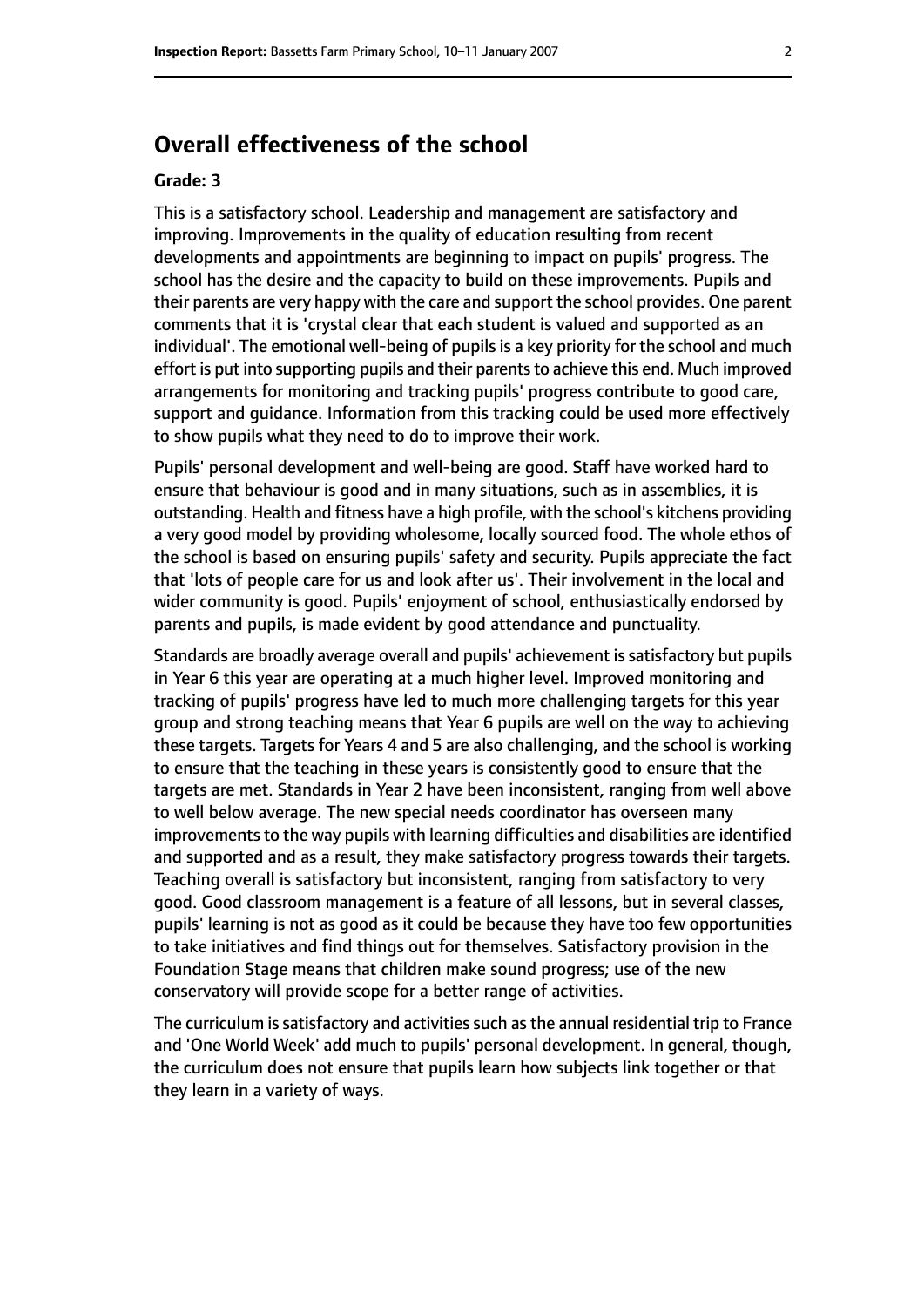#### **What the school should do to improve further**

- Improve achievement by setting challenging targets for all year groups and by ensuring all teaching is consistently good throughout the school.
- Develop and enrich the curriculum by providing a wider range of activities and making links between subjects so that pupils can learn more effectively.
- Involve pupils more in their own learning by giving them more responsibility and information about what they need to do to improve.

#### **Achievement and standards**

#### **Grade: 3**

Achievement is satisfactory overall. Recent national test results have indicated that achievement was below average each year from 2003 to 2006 except for 2005 where it was satisfactory. An analysis of the school's records and pupils' work shows that achievement is improving in most classes. This is notably so in Year 6 where the school's highest ever targets have been set for national tests and records show that pupils are on track to achieve them. Foundation Stage children make satisfactory progress across all areas of learning and most should achieve the early learning goals by the end of the year.

Standards are broadly average. Results in the national tests at the end of Year 6 improved from below average in 2002 to average in 2005. Results in the Year 2 tests have varied. In 2006 the results of tests in Years 2 and 6 fell, but the decline may be attributed to a greater proportion of pupils in each cohort with learning difficulties. The school analyses results thoroughly and has taken appropriate action to remedy identified weaknesses. For example, action taken to narrow the gap between girls' and boys' performance is proving successful. The school also focused on improving pupils' writing, which has been a relative weakness, and standards are getting better, especially among boys. Over the years, science had been the weakest subject but with a new coordinator and science a priority, it became the strongest subject in 2006.

#### **Personal development and well-being**

#### **Grade: 2**

Almost all pupils are self-assured, well motivated and enjoy school. Their social and moral development is very good. Boys and girls have good manners and relate well to theirschoolmates and the adults who help them. As one pupil wrote, 'Bassetsis a good place to be because there are lots of lovely children to make friends with.' Pupils have a sound understanding of other cultures and faiths but limited knowledge of life in urban areas of Britain. Pupils in Year 6 are very proud of the help they give to their less well off peers in Gambia, especially the pencils! Pupils' spiritual development is satisfactory.

Pupils are made aware of dangers and risks inside and out of school especially on the beach and in water. They show a good awareness of healthy lifestyles appreciating the importance of regular exercise. Pupils develop a good sense of citizenship by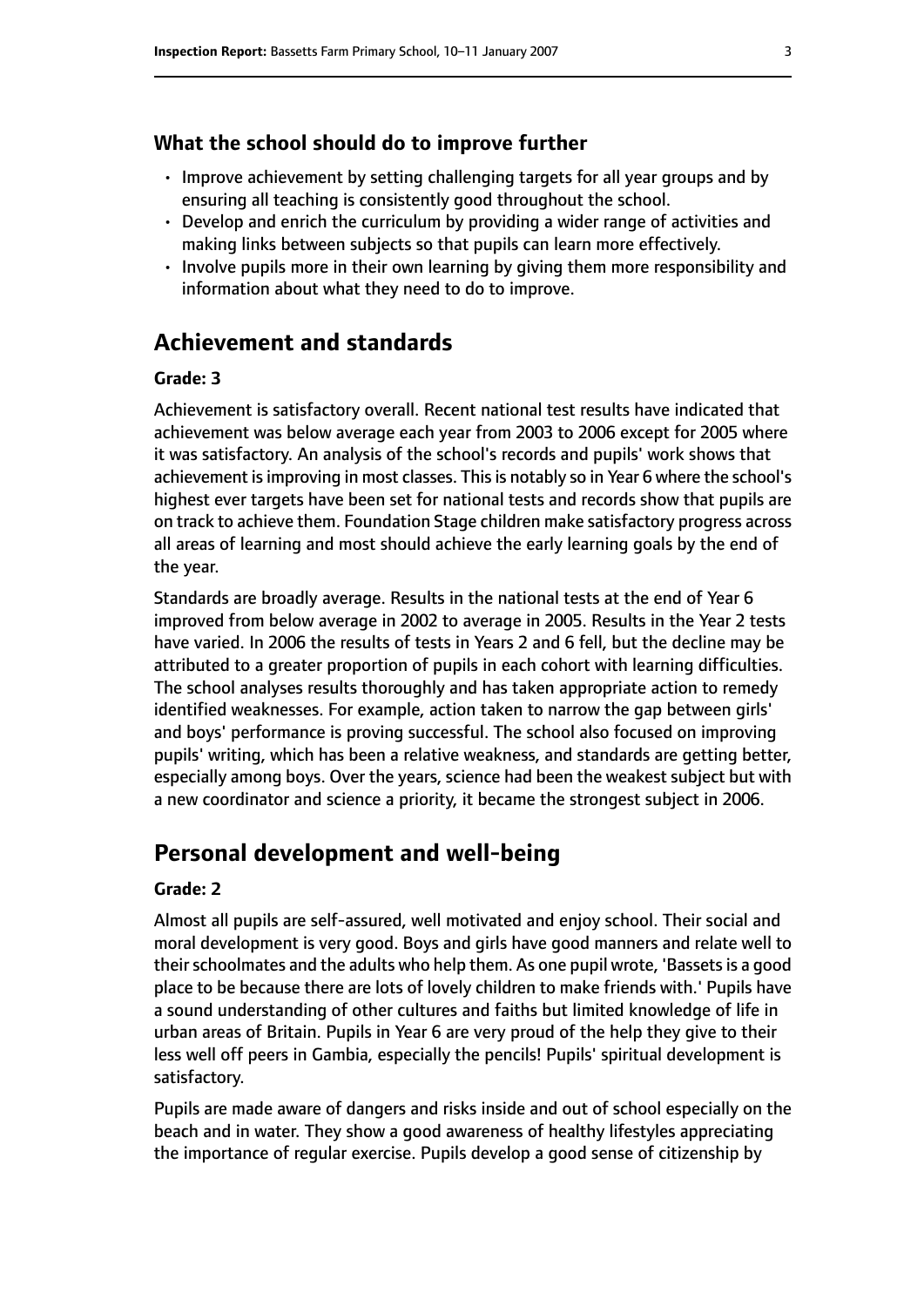contributing to school life. Their involvement in the wider community, such as by fund-raising, is good. Pupils' skills in literacy, numeracy and information and communication technology develop securely to give them a sound basis for future education and work. However, with limited opportunity to take responsibility for their own learning, many pupils lack the confidence to become independent learners.

## **Quality of provision**

#### **Teaching and learning**

#### **Grade: 3**

Teaching and learning are satisfactory overall, resulting in pupils' sound progress, and the school is correct in its evaluation that they are improving. Actions taken by the school have been particularly effective in Year 6, where consistently good teaching is resulting in pupils making good progress. Teaching is satisfactory in the Foundation Stage. In other classes there are examples of good teaching, but it is not yet consistently good. Strong features of teaching throughout the school include very good behaviour management, very effective teaching assistants (TAs) and good use of interactive whiteboards. TAs provide good support for teachers and pupils, notably those pupils who need extra help. Lessons are usually pitched at a level that matches the needs of most pupils, but pupils sometimes find some activities mundane and lose interest so that progress is slower than it might be.

#### **Curriculum and other activities**

#### **Grade: 3**

The curriculum meets national requirements but does not always meet the needs of all pupils. A good range of experiences, such as theme days and weeks, visits and visitors, supports learning. Music and art continue to have a high priority in the curriculum. New ways of teaching science have made it a favourite subject for many pupils and have resulted in higher standards. However, some other lessons have become routine and do not concentrate the energies of some very lively minds. In particular, pupils have few opportunities to use their initiative, organise their own learning and find things out for themselves. A satisfactory range of extra-curricular activities supports the curriculum but parents are disappointed about the limited number of clubs available for pupils after school. Opportunities for children in the Foundation Stage are limited by the accommodation, which restricts the range of physical and practical activities.

#### **Care, guidance and support**

#### **Grade: 2**

As one parent writes, the good quality of care 'ensures that children feel confident and secure, and know what is expected of them'. Staff know their pupils well and pupils are happy that they have someone to talk to if they have a problem. Child protection and health and safety arrangements are good. Parents of new entrants are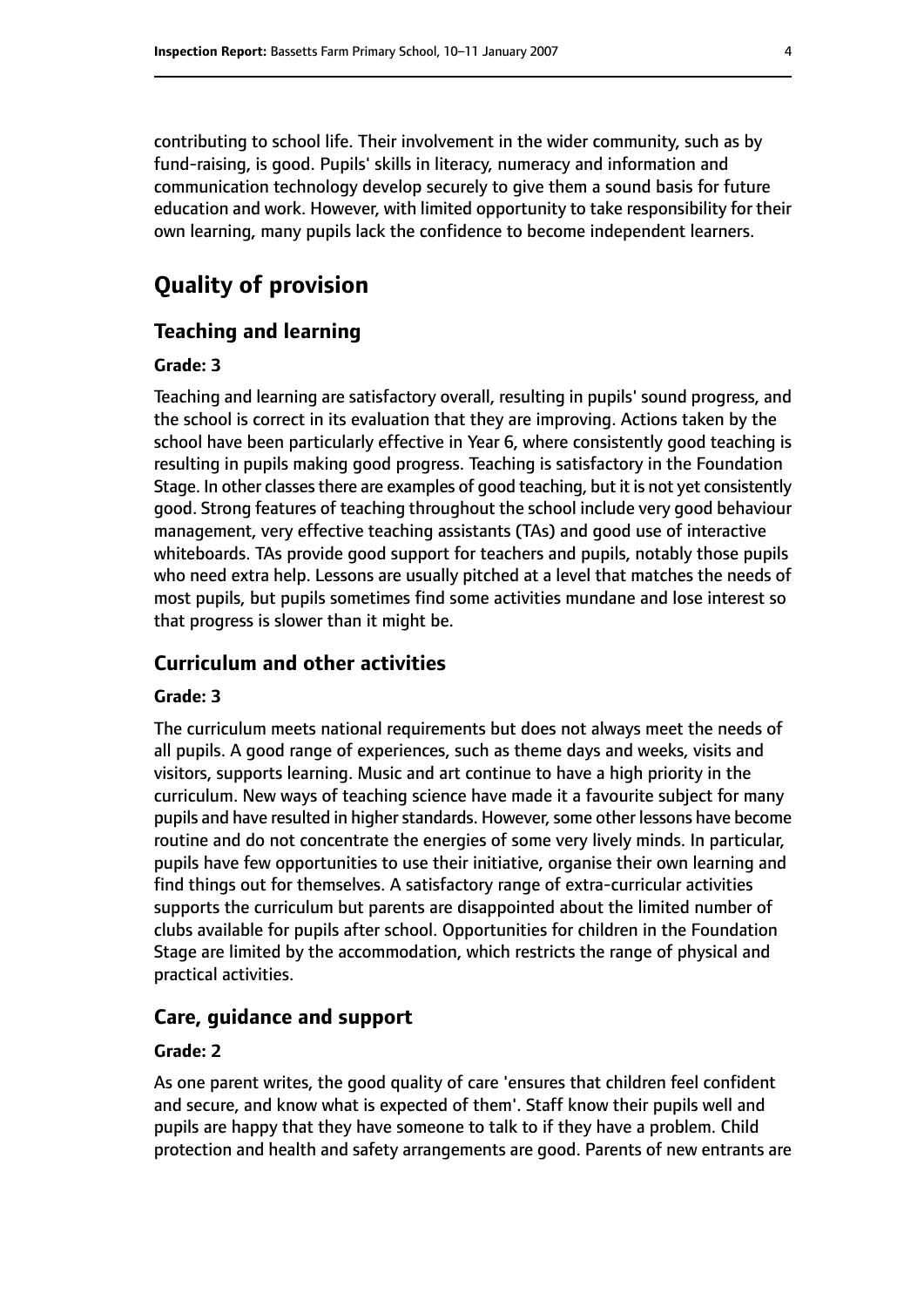pleased that good arrangements result in children 'having a happy and confident start to their schooling'. Year 6 praise the support they are given which makes them feel confident about their move to secondary school. Following a recent review, much improved academic guidance is already having an impact but many pupils still do not understand how they can make their work better and reach their targets.

#### **Leadership and management**

#### **Grade: 3**

Consistently solid standards, a contented school community and an obviously well run school with a very caring ethos, have led governors, staff, pupils and parents to regard their school as good. However, with pupils' progress no better than sound for some time, the school's effectiveness is currently satisfactory. This is reflected in the judgements that leadership and management and improvement since the last inspection are both satisfactory. Recent new appointments have strengthened the leadership team. New ways of working mean that the team is now much more effective in identifying what needs to be done to improve academic standards. The school is now well placed to improve further. In all this, the school has been well led by the leadership team and well backed up by the governing body. Improved monitoring, tracking and target setting arrangements mean that much more challenging targets are now being set in Years 4, 5 and 6 and that specific areas for improvement in teaching and learning are being identified. The actions taken to remedy weaknesses are beginning to make an impact. Teaching and learning are improving, particularly in Year 6 and the transformation of the way science is taught and perceived by pupils has resulted in higher standards and better achievement.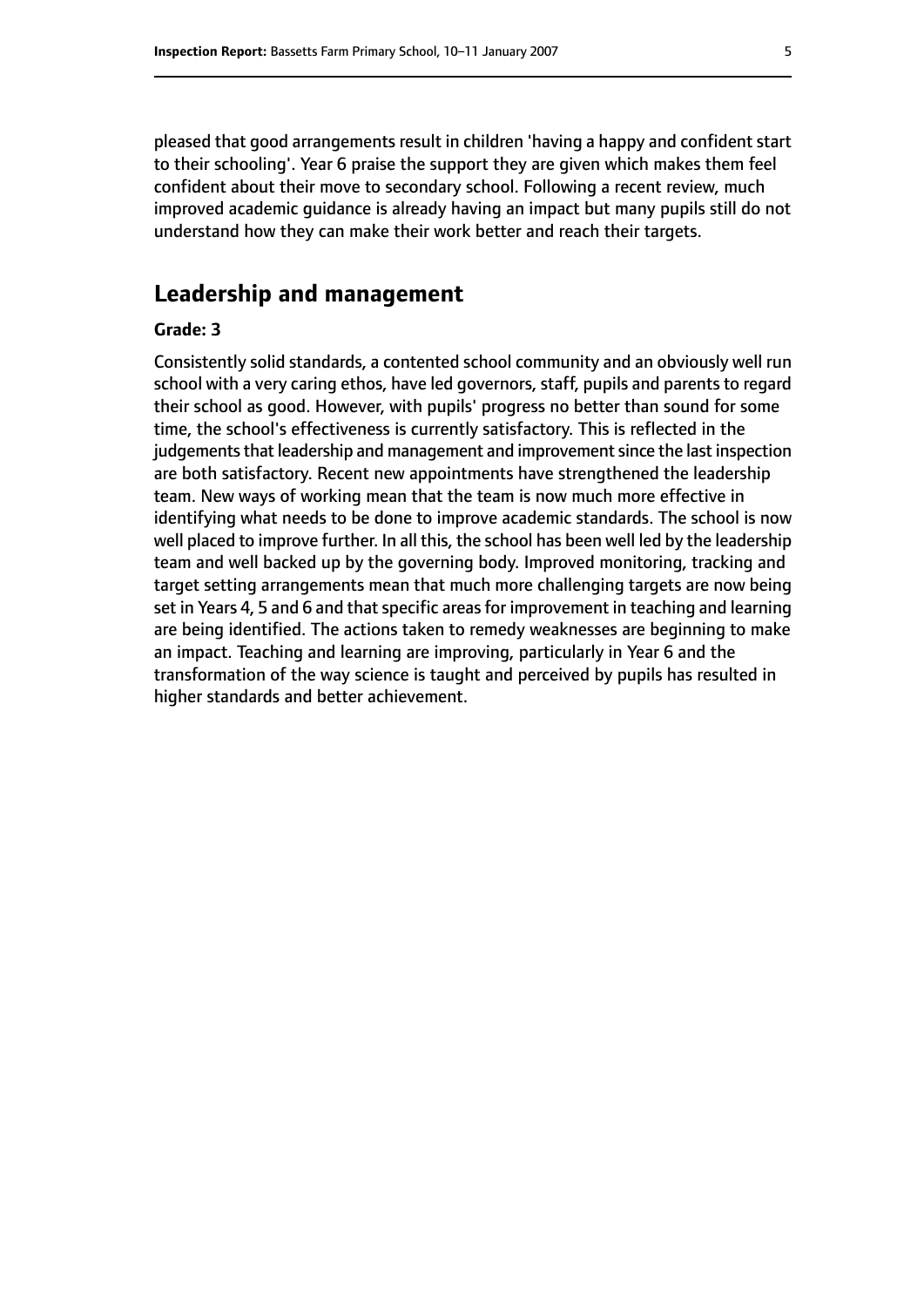**Any complaints about the inspection or the report should be made following the procedures set out inthe guidance 'Complaints about school inspection', whichis available from Ofsted's website: www.ofsted.gov.uk.**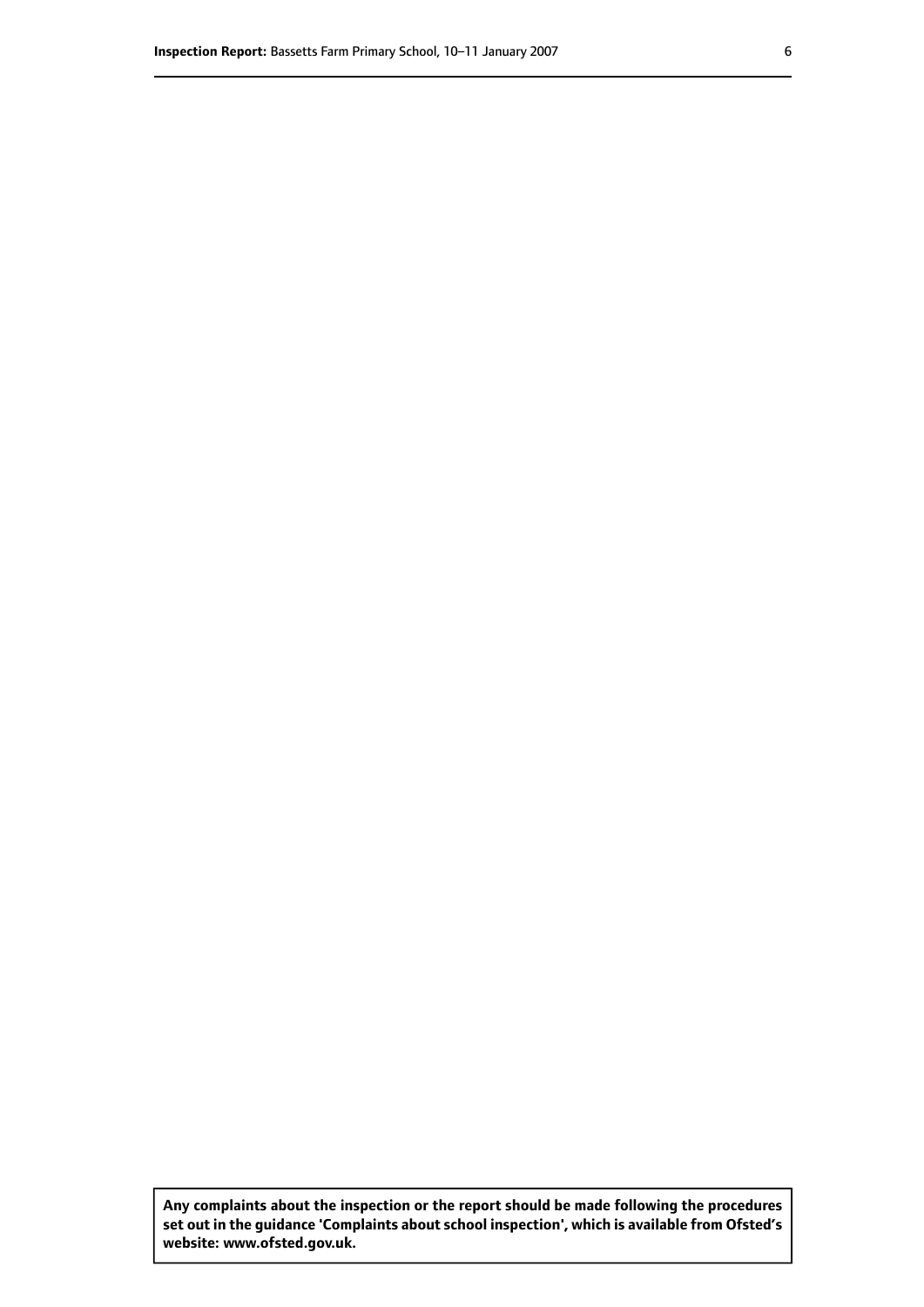# **Inspection judgements**

| Key to judgements: grade 1 is outstanding, grade 2 good, grade 3 satisfactory, and grade 4 | <b>School</b>  |
|--------------------------------------------------------------------------------------------|----------------|
| inadeauate                                                                                 | <b>Overall</b> |

# **Overall effectiveness**

| How effective, efficient and inclusive is the provision of education, integrated<br>care and any extended services in meeting the needs of learners? |     |
|------------------------------------------------------------------------------------------------------------------------------------------------------|-----|
| How well does the school work in partnership with others to promote learners'<br>well-being?                                                         |     |
| The quality and standards in the Foundation Stage                                                                                                    |     |
| The effectiveness of the school's self-evaluation                                                                                                    |     |
| The capacity to make any necessary improvements                                                                                                      |     |
| Effective steps have been taken to promote improvement since the last<br>inspection                                                                  | Yes |

#### **Achievement and standards**

| How well do learners achieve?                                                                               |  |
|-------------------------------------------------------------------------------------------------------------|--|
| The standards <sup>1</sup> reached by learners                                                              |  |
| How well learners make progress, taking account of any significant variations between<br>groups of learners |  |
| How well learners with learning difficulties and disabilities make progress                                 |  |

#### **Personal development and well-being**

| How good is the overall personal development and well-being of the<br>learners?                                  |  |
|------------------------------------------------------------------------------------------------------------------|--|
| The extent of learners' spiritual, moral, social and cultural development                                        |  |
| The behaviour of learners                                                                                        |  |
| The attendance of learners                                                                                       |  |
| How well learners enjoy their education                                                                          |  |
| The extent to which learners adopt safe practices                                                                |  |
| The extent to which learners adopt healthy lifestyles                                                            |  |
| The extent to which learners make a positive contribution to the community                                       |  |
| How well learners develop workplace and other skills that will contribute to<br>their future economic well-being |  |

#### **The quality of provision**

| $\Box$ How effective are teaching and learning in meeting the full range of the $\Box$<br>  learners' needs?        |  |
|---------------------------------------------------------------------------------------------------------------------|--|
| $\mid$ How well do the curriculum and other activities meet the range of needs<br>$\mid$ and interests of learners? |  |
| How well are learners cared for, guided and supported?                                                              |  |

 $^1$  Grade 1 - Exceptionally and consistently high; Grade 2 - Generally above average with none significantly below average; Grade 3 - Broadly average to below average; Grade 4 - Exceptionally low.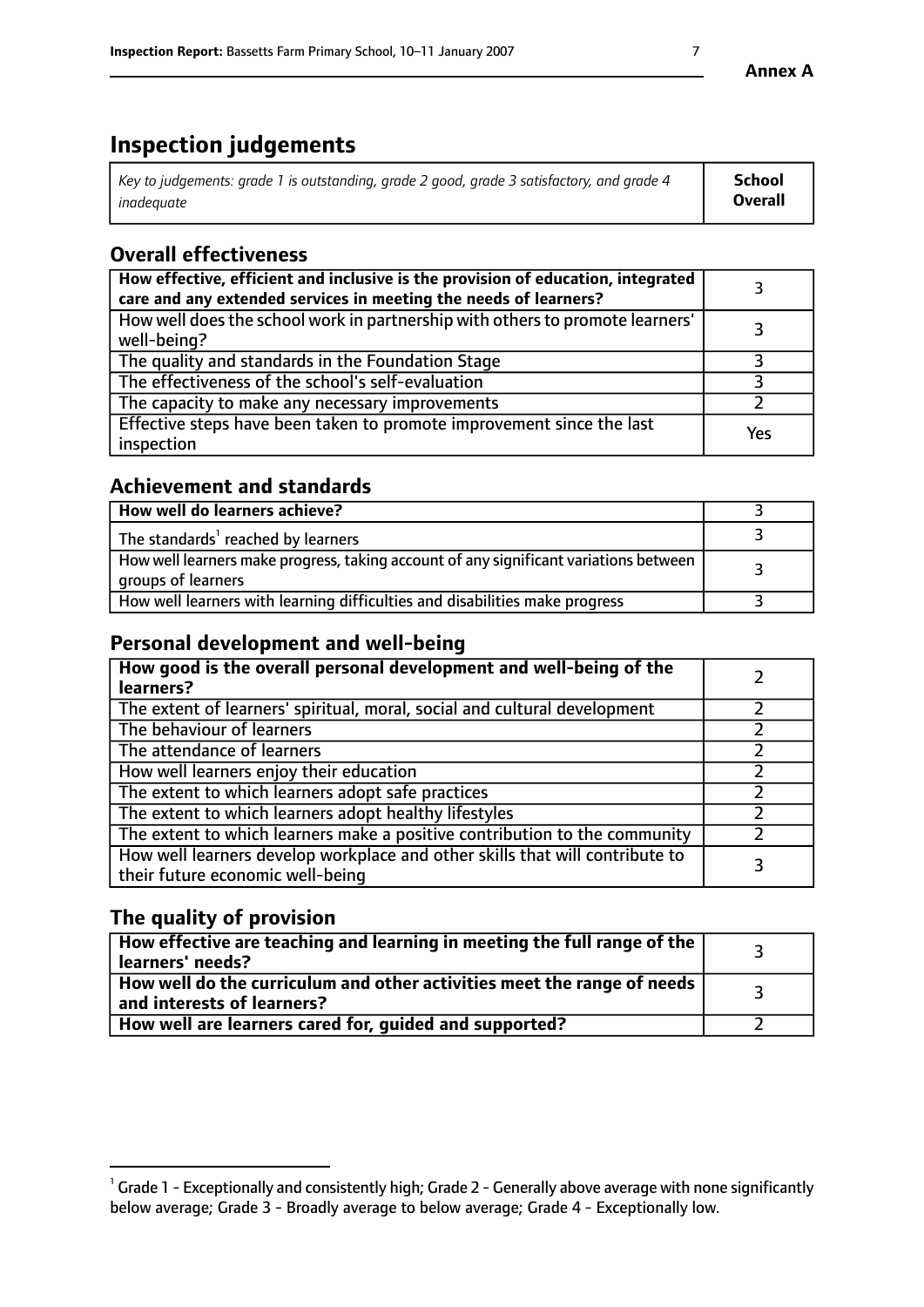# **Leadership and management**

| How effective are leadership and management in raising achievement<br>and supporting all learners?                                              |           |
|-------------------------------------------------------------------------------------------------------------------------------------------------|-----------|
| How effectively leaders and managers at all levels set clear direction leading<br>to improvement and promote high quality of care and education |           |
| How effectively performance is monitored, evaluated and improved to meet<br>challenging targets                                                 | 3         |
| How well equality of opportunity is promoted and discrimination tackled so<br>that all learners achieve as well as they can                     |           |
| How effectively and efficiently resources, including staff, are deployed to<br>achieve value for money                                          | 3         |
| The extent to which governors and other supervisory boards discharge their<br>responsibilities                                                  | 3         |
| Do procedures for safequarding learners meet current government<br>requirements?                                                                | Yes       |
| Does this school require special measures?                                                                                                      | No        |
| Does this school require a notice to improve?                                                                                                   | <b>No</b> |